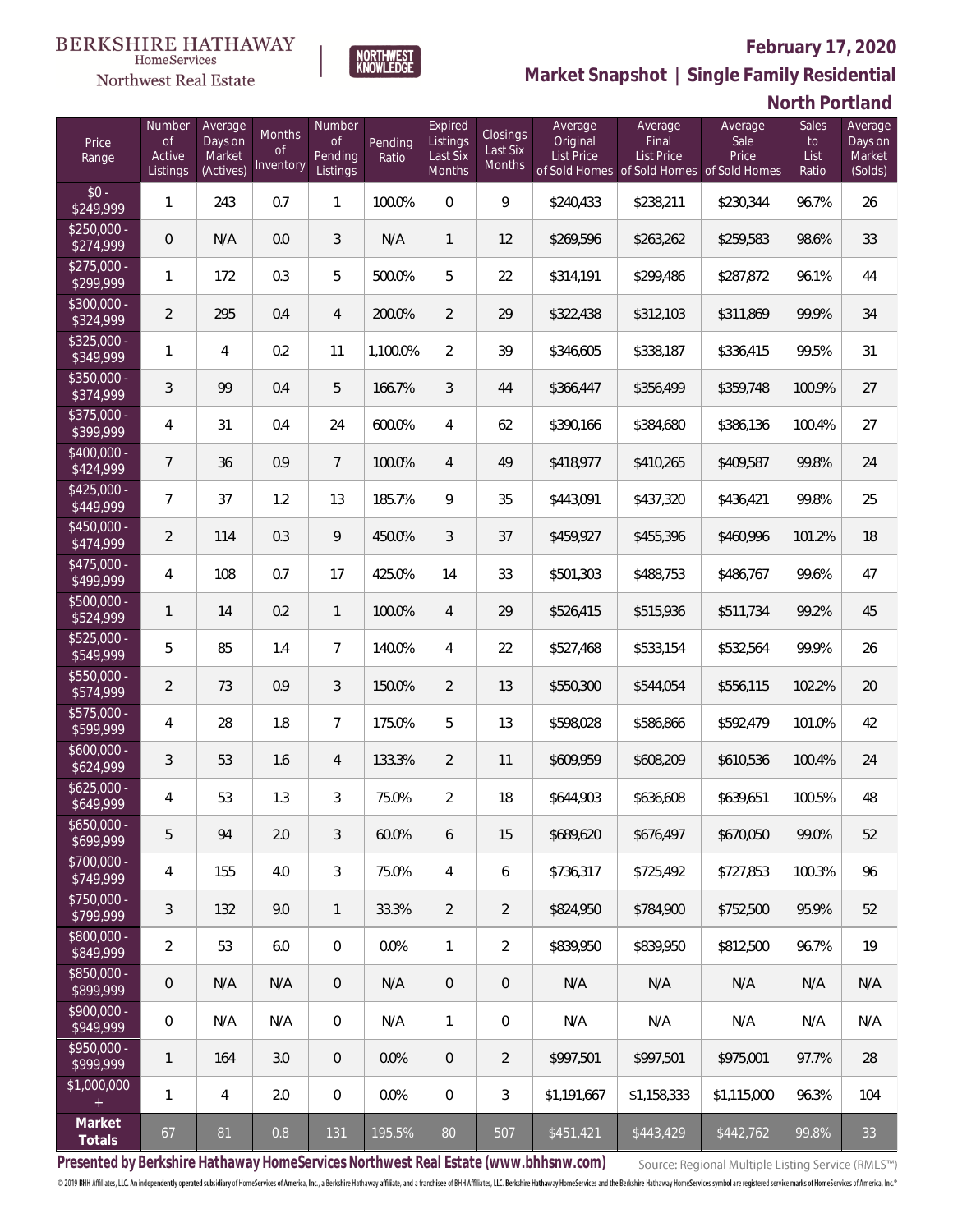#### **February 17, 2020**

**Northeast Portland** 



HomeServices

**Market Snapshot | Single Family Residential**

# **NORTHWEST**<br>KNOWLEDGE

| Price<br>Range               | Number<br>$\circ$ f<br>Active<br>Listings | Average<br>Days on<br>Market<br>(Actives) | Months<br><b>of</b><br>Inventory | <b>Number</b><br><b>of</b><br>Pending<br>Listings | Pending<br>Ratio | Expired<br>Listings<br>Last Six<br>Months | Closings<br>Last Six<br>Months | Average<br>Original<br>List Price<br>of Sold Homes | Average<br>Final<br><b>List Price</b><br>of Sold Homes of Sold Homes | Average<br>Sale<br>Price | <b>Sales</b><br>to<br>List<br>Ratio | Average<br>Days on<br>Market<br>(Solds) |
|------------------------------|-------------------------------------------|-------------------------------------------|----------------------------------|---------------------------------------------------|------------------|-------------------------------------------|--------------------------------|----------------------------------------------------|----------------------------------------------------------------------|--------------------------|-------------------------------------|-----------------------------------------|
| $$0 -$<br>\$249,999          | 6                                         | 172                                       | 1.6                              | 6                                                 | 100.0%           | 4                                         | 23                             | \$249,631                                          | \$234,022                                                            | \$222,761                | 95.2%                               | 64                                      |
| $$250,000 -$<br>\$274,999    | $\overline{4}$                            | 43                                        | 1.0                              | 8                                                 | 200.0%           | 6                                         | 25                             | \$270,098                                          | \$259,854                                                            | \$259,650                | 99.9%                               | 42                                      |
| $$275,000 -$<br>\$299,999    | 4                                         | 28                                        | 0.5                              | 15                                                | 375.0%           | 14                                        | 48                             | \$304,586                                          | \$296,893                                                            | \$288,953                | 97.3%                               | 32                                      |
| $$300,000 -$<br>\$324,999    | $\overline{2}$                            | 59                                        | 0.2                              | 13                                                | 650.0%           | 5                                         | 66                             | \$322,764                                          | \$314,050                                                            | \$313,172                | 99.7%                               | 37                                      |
| $$325,000 -$<br>\$349,999    | 5                                         | 40                                        | 0.3                              | 23                                                | 460.0%           | 5                                         | 91                             | \$345,253                                          | \$337,625                                                            | \$335,539                | 99.4%                               | 34                                      |
| $$350,000 -$<br>\$374,999    | $\overline{4}$                            | 107                                       | 0.2                              | 18                                                | 450.0%           | 14                                        | 98                             | \$370,614                                          | \$361,720                                                            | \$361,045                | 99.8%                               | 37                                      |
| $$375,000 -$<br>\$399,999    | 15                                        | 63                                        | 1.1                              | 25                                                | 166.7%           | 17                                        | 85                             | \$395,911                                          | \$386,302                                                            | \$386,803                | 100.1%                              | 38                                      |
| \$400,000 -<br>\$424,999     | $\overline{7}$                            | 41                                        | 0.5                              | 8                                                 | 114.3%           | 11                                        | 84                             | \$417,449                                          | \$409,778                                                            | \$410,173                | 100.1%                              | 31                                      |
| $$425,000 -$<br>\$449,999    | 12                                        | 45                                        | 1.2                              | 17                                                | 141.7%           | 8                                         | 59                             | \$452,172                                          | \$436,279                                                            | \$437,863                | 100.4%                              | 50                                      |
| $$450,000 -$<br>\$474,999    | 6                                         | 109                                       | 0.8                              | 11                                                | 183.3%           | 5                                         | 48                             | \$466,239                                          | \$458,808                                                            | \$460,310                | 100.3%                              | 33                                      |
| $$475,000 -$<br>\$499,999    | 10                                        | 75                                        | 1.3                              | 14                                                | 140.0%           | 22                                        | 46                             | \$493,951                                          | \$482,533                                                            | \$486,225                | 100.8%                              | 25                                      |
| $$500,000 -$<br>\$524,999    | $\overline{2}$                            | 132                                       | 0.2                              | $\overline{2}$                                    | 100.0%           | 6                                         | 50                             | \$526,276                                          | \$514,826                                                            | \$510,558                | 99.2%                               | 38                                      |
| $$525,000 -$<br>\$549,999    | $\overline{7}$                            | 31                                        | 1.0                              | 13                                                | 185.7%           | $\mathfrak{Z}$                            | 42                             | \$545,461                                          | \$534,769                                                            | \$532,862                | 99.6%                               | 32                                      |
| \$550,000 -<br>\$574,999     | $\overline{2}$                            | 92                                        | 0.3                              | 5                                                 | 250.0%           | $\overline{4}$                            | 40                             | \$567,769                                          | \$562,514                                                            | \$558,465                | 99.3%                               | 36                                      |
| $$575,000 -$<br>\$599,999    | 6                                         | 40                                        | 0.9                              | 8                                                 | 133.3%           | 13                                        | 39                             | \$606,114                                          | \$589,434                                                            | \$586,596                | 99.5%                               | 29                                      |
| $$600,000 -$<br>\$649,999    | 15                                        | 40                                        | 1.7                              | 11                                                | 73.3%            | 9                                         | 52                             | \$640,466                                          | \$624,875                                                            | \$622,427                | 99.6%                               | 44                                      |
| $$650,000 -$<br>\$699,999    | 10 <sup>°</sup>                           | 100                                       | 1.5                              | 6                                                 | 60.0%            | 9                                         | 41                             | \$697,494                                          | \$680,930                                                            | \$674,299                | 99.0%                               | 37                                      |
| \$700,000 -<br>\$749,999     | 17                                        | 144                                       | 2.4                              | $\overline{4}$                                    | 23.5%            | 9                                         | 43                             | \$735,803                                          | \$721,319                                                            | \$723,331                | 100.3%                              | 39                                      |
| \$750,000 -<br>\$799,999     | $\overline{7}$                            | 99                                        | 1.6                              | $7\overline{ }$                                   | 100.0%           | $\mathfrak{Z}$                            | 27                             | \$774,567                                          | \$758,233                                                            | \$765,089                | 100.9%                              | 44                                      |
| \$800,000 -<br>\$849,999     | 4                                         | 82                                        | 1.6                              | $\mathbf 0$                                       | 0.0%             | $\overline{7}$                            | 15                             | \$835,833                                          | \$825,433                                                            | \$823,133                | 99.7%                               | 29                                      |
| \$850,000 -<br>\$899,999     | $\mathfrak{Z}$                            | 85                                        | 1.4                              | 5                                                 | 166.7%           | 4                                         | 13                             | \$897,584                                          | \$879,815                                                            | \$869,492                | 98.8%                               | 47                                      |
| \$900,000 -<br>\$949,999     | $\mathbf{1}$                              | 13                                        | 0.8                              | $\overline{2}$                                    | 200.0%           | $7\overline{ }$                           | 8                              | \$1,014,844                                        | \$973,581                                                            | \$923,938                | 94.9%                               | $50\,$                                  |
| \$950,000 -<br>\$999,999     | $\mathfrak{Z}$                            | 390                                       | 1.6                              | $\mathfrak{Z}$                                    | 100.0%           | $7\overline{ }$                           | 11                             | \$972,077                                          | \$972,077                                                            | \$979,240                | 100.7%                              | 25                                      |
| \$1,000,000 -<br>\$1,249,999 | 4                                         | 96                                        | 1.6                              | $\overline{2}$                                    | 50.0%            | 6                                         | 15                             | \$1,097,920                                        | \$1,084,653                                                          | \$1,068,040              | 98.5%                               | 38                                      |
| \$1,250,000                  | 5                                         | 204                                       | 2.7                              | $\mathbf{1}$                                      | 20.0%            | 5                                         | 11                             | \$1,573,082                                        | \$1,568,536                                                          | \$1,532,955              | 97.7%                               | 23                                      |
| Market<br>Totals             | 161                                       | 87                                        | 0.9                              | 227                                               | 141.0%           | 203                                       | 1080                           | \$503,212                                          | \$492,279                                                            | \$490,085                | 99.6%                               | 37                                      |

**Presented by Berkshire Hathaway HomeServices Northwest Real Estate (www.bhhsnw.com)**

Source: Regional Multiple Listing Service (RMLS™)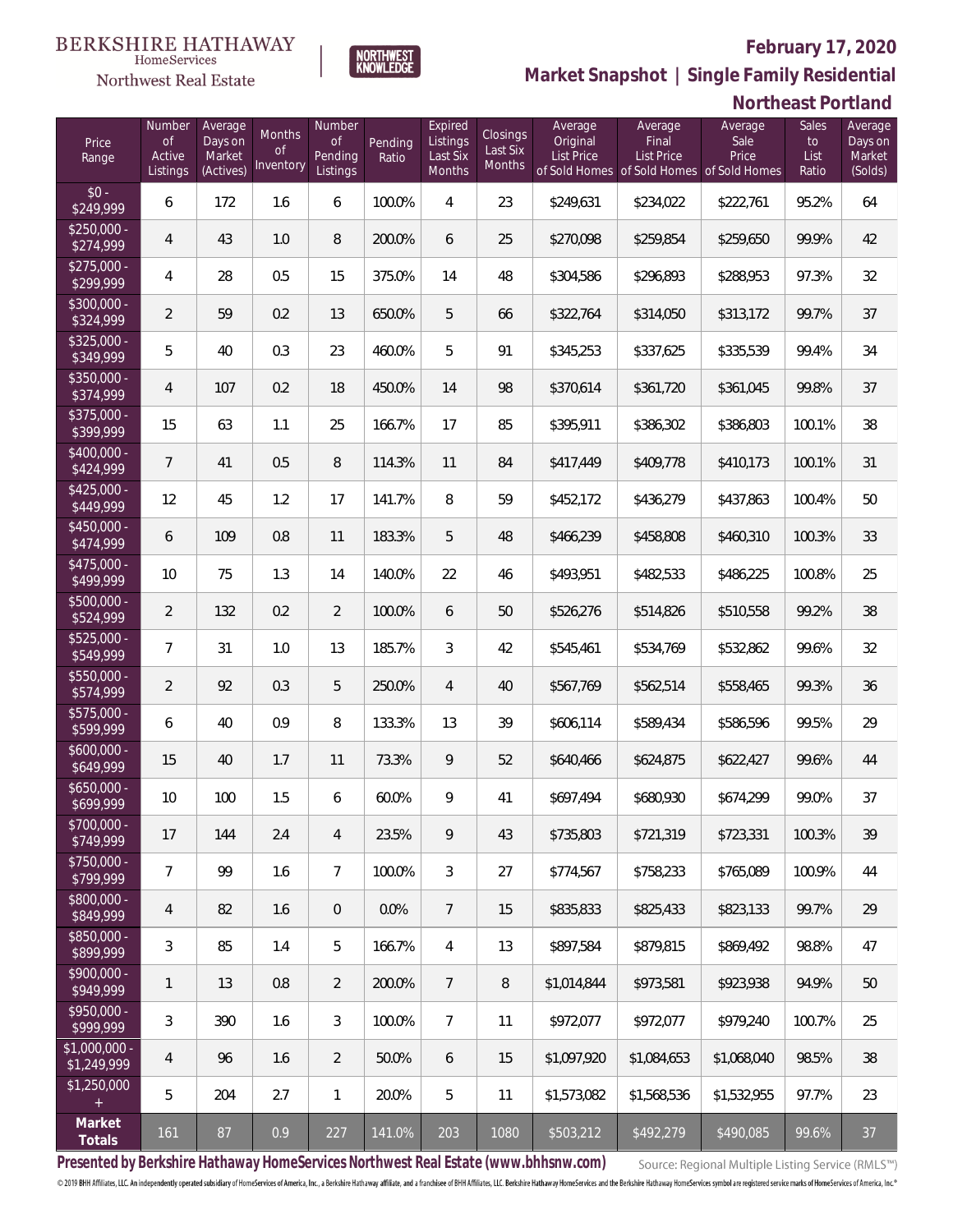#### **February 17, 2020**



 $\label{lem:sevices} \textsc{Home} \textsc{Service} \textsc{s}$ Northwest Real Estate

**Market Snapshot | Single Family Residential**

## **Southeast Portland**

| Price<br>Range            | Number<br><b>of</b><br>Active<br>Listings | Average<br>Days on<br>Market<br>(Actives) | <b>Months</b><br>$\circ$ f<br>Inventory | Number<br><b>of</b><br>Pending<br>Listings | Pending<br>Ratio | Expired<br>Listings<br>Last Six<br>Months | <b>Closings</b><br>Last Six<br>Months | Average<br>Original<br><b>List Price</b> | Average<br>Final<br><b>List Price</b><br>of Sold Homes of Sold Homes of Sold Homes | Average<br>Sale<br>Price | <b>Sales</b><br>to<br>List<br>Ratio | Average<br>Days on<br>Market<br>(Solds) |
|---------------------------|-------------------------------------------|-------------------------------------------|-----------------------------------------|--------------------------------------------|------------------|-------------------------------------------|---------------------------------------|------------------------------------------|------------------------------------------------------------------------------------|--------------------------|-------------------------------------|-----------------------------------------|
| $$0 -$<br>\$249,999       | 9                                         | 53                                        | 0.9                                     | 15                                         | 166.7%           | 4                                         | 59                                    | \$232,856                                | \$226,048                                                                          | \$220,946                | 97.7%                               | 36                                      |
| $$250,000 -$<br>\$274,999 | 5                                         | 69                                        | 0.5                                     | 15                                         | 300.0%           | 5                                         | 60                                    | \$273,528                                | \$266,517                                                                          | \$262,403                | 98.5%                               | 32                                      |
| $$275,000 -$<br>\$299,999 | 13                                        | 62                                        | 0.7                                     | 34                                         | 261.5%           | 20                                        | 117                                   | \$300,550                                | \$291,351                                                                          | \$288,412                | 99.0%                               | 36                                      |
| $$300,000 -$<br>\$324,999 | 9                                         | 68                                        | 0.4                                     | 28                                         | 311.1%           | 13                                        | 145                                   | \$320,611                                | \$313,017                                                                          | \$311,836                | 99.6%                               | 36                                      |
| $$325,000 -$<br>\$349,999 | 19                                        | 95                                        | 0.7                                     | 60                                         | 315.8%           | 22                                        | 158                                   | \$344,180                                | \$338,135                                                                          | \$336,211                | 99.4%                               | 36                                      |
| $$350,000 -$<br>\$374,999 | 13                                        | 43                                        | 0.6                                     | 21                                         | 161.5%           | 9                                         | 132                                   | \$369,687                                | \$361,111                                                                          | \$360,203                | 99.7%                               | 36                                      |
| $$375,000 -$<br>\$399,999 | 26                                        | 71                                        | 1.5                                     | 26                                         | 100.0%           | 30                                        | 105                                   | \$400,376                                | \$390,523                                                                          | \$386,492                | 99.0%                               | 42                                      |
| $$400,000 -$<br>\$424,999 | 17                                        | 101                                       | 1.1                                     | 15                                         | 88.2%            | 11                                        | 89                                    | \$425,765                                | \$413,613                                                                          | \$411,889                | 99.6%                               | 37                                      |
| $$425,000 -$<br>\$449,999 | 24                                        | 69                                        | 1.4                                     | 12                                         | 50.0%            | 18                                        | 101                                   | \$447,960                                | \$438,965                                                                          | \$437,034                | 99.6%                               | 41                                      |
| $$450,000 -$<br>\$474,999 | 5                                         | 22                                        | 0.4                                     | 16                                         | 320.0%           | 6                                         | 81                                    | \$471,769                                | \$459,040                                                                          | \$460,296                | 100.3%                              | 41                                      |
| $$475,000 -$<br>\$499,999 | 12                                        | 61                                        | 1.0                                     | 14                                         | 116.7%           | 20                                        | 70                                    | \$494,126                                | \$484,586                                                                          | \$485,009                | 100.1%                              | 41                                      |
| \$500,000 -<br>\$524,999  | 5                                         | 41                                        | 0.7                                     | 9                                          | 180.0%           | $\overline{4}$                            | 42                                    | \$525,440                                | \$514,493                                                                          | \$511,167                | 99.4%                               | 32                                      |
| $$525,000 -$<br>\$549,999 | $\overline{7}$                            | 45                                        | 1.1                                     | $\overline{7}$                             | 100.0%           | 8                                         | 38                                    | \$537,200                                | \$533,437                                                                          | \$534,646                | 100.2%                              | 38                                      |
| \$550,000 -<br>\$574,999  | 6                                         | 53                                        | 1.1                                     | 10                                         | 166.7%           | $\overline{7}$                            | 33                                    | \$573,789                                | \$558,624                                                                          | \$557,322                | 99.8%                               | 36                                      |
| $$575,000 -$<br>\$599,999 | 12                                        | 78                                        | 1.9                                     | 11                                         | 91.7%            | 9                                         | 37                                    | \$602,669                                | \$590,504                                                                          | \$587,888                | 99.6%                               | 49                                      |
| $$600,000 -$<br>\$624,999 | $\overline{4}$                            | 103                                       | 0.9                                     | 5                                          | 125.0%           | 6                                         | 26                                    | \$623,958                                | \$611,492                                                                          | \$610,393                | 99.8%                               | 34                                      |
| $$625,000 -$<br>\$649,999 | $\overline{7}$                            | 149                                       | 1.4                                     | 6                                          | 85.7%            | 11                                        | 29                                    | \$639,622                                | \$633,055                                                                          | \$634,721                | 100.3%                              | 24                                      |
| $$650,000 -$<br>\$674,999 | 3                                         | 36                                        | 1.0                                     | 4                                          | 133.3%           | 8                                         | 18                                    | \$665,028                                | \$656.894                                                                          | \$662,467                | 100.8%                              | 25                                      |
| $$675,000 -$<br>\$699,999 | $\overline{7}$                            | 31                                        | 1.4                                     | $7\overline{ }$                            | 100.0%           | 15                                        | 30                                    | \$699,375                                | \$685,272                                                                          | \$687,901                | 100.4%                              | 48                                      |
| $$700,000 -$<br>\$749,999 | 11                                        | 73                                        | 2.1                                     | 5                                          | 45.5%            | $\overline{2}$                            | 32                                    | \$739,755                                | \$729,471                                                                          | \$724,692                | 99.3%                               | 49                                      |
| $$750,000 -$<br>\$799,999 | 6                                         | 174                                       | 1.6                                     | $7\overline{ }$                            | 116.7%           | 5                                         | 22                                    | \$786,761                                | \$775,211                                                                          | \$769,927                | 99.3%                               | 18                                      |
| $$800,000 -$<br>\$849,999 | 3                                         | 118                                       | 1.5                                     | 6                                          | 200.0%           | 3                                         | 12                                    | \$833,550                                | \$819,875                                                                          | \$815,004                | 99.4%                               | 55                                      |
| \$850,000 -<br>\$899,999  | 10                                        | 30                                        | 3.0                                     | 3                                          | 30.0%            | 6                                         | 20                                    | \$887,922                                | \$876,127                                                                          | \$872,506                | 99.6%                               | 36                                      |
| $$900,000 -$<br>\$999,999 | $\overline{4}$                            | 61                                        | 2.4                                     | 4                                          | 100.0%           | $\overline{2}$                            | 10                                    | \$974,300                                | \$936,900                                                                          | \$936,500                | 100.0%                              | 35                                      |
| \$1,000,000<br>$+$        | 19                                        | 82                                        | 9.5                                     | 4                                          | 21.1%            | 6                                         | 12                                    | \$1,282,417                              | \$1,257,000                                                                        | \$1,225,763              | 97.5%                               | 49                                      |
| Market<br>Totals          | 256                                       | 72                                        | $1.0\,$                                 | 344                                        | 134.4%           | 250                                       | 1478                                  | \$445,382                                | \$435,835                                                                          | \$433,846                | 99.5%                               | 38                                      |

**Presented by Berkshire Hathaway HomeServices Northwest Real Estate (www.bhhsnw.com)**

Source: Regional Multiple Listing Service (RMLS™)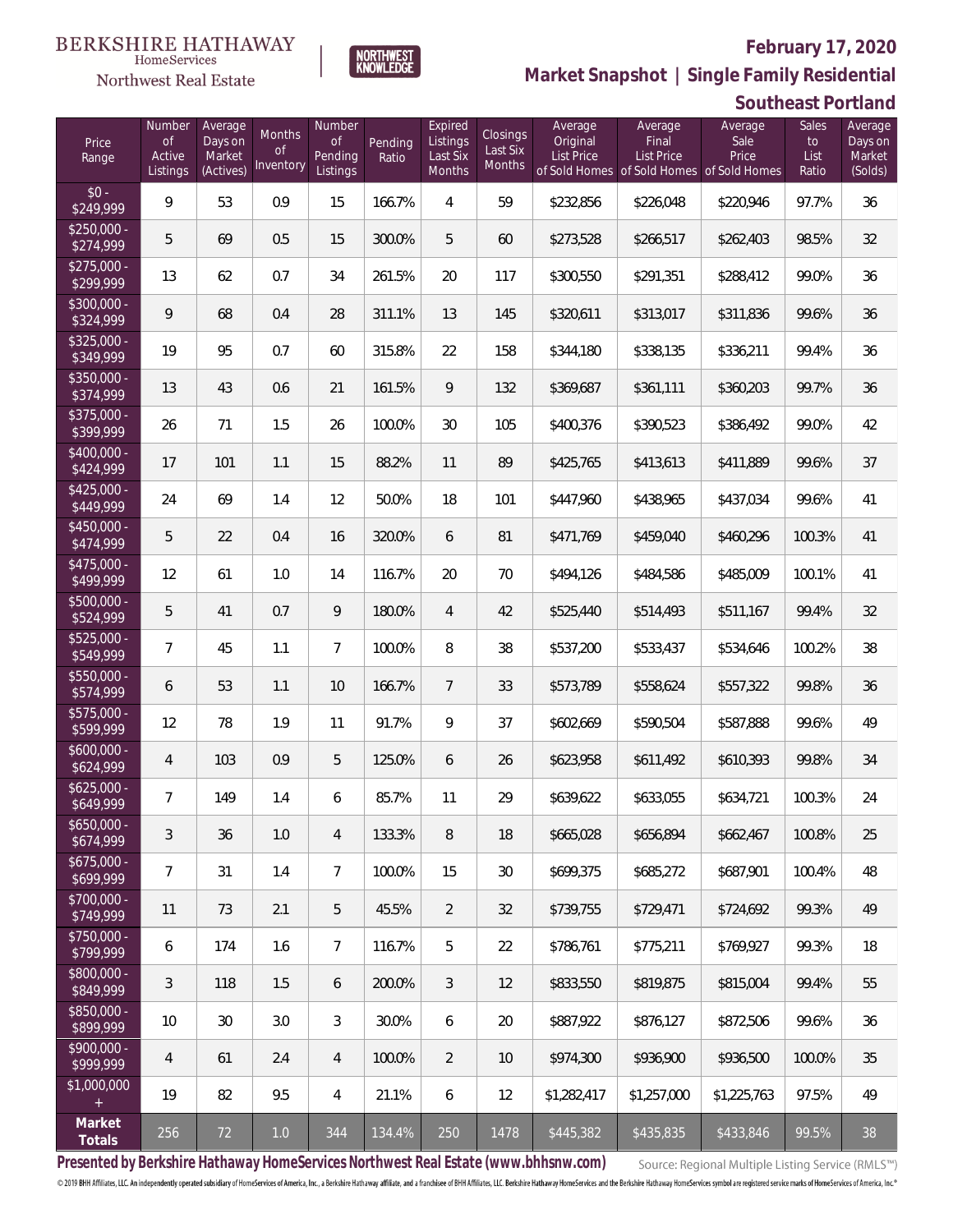### Northwest Real Estate

#### **February 17, 2020**



**Market Snapshot | Single Family Residential**

### **Gresham, Troutdale, Corbett**

| Price<br>Range            | Number<br><b>of</b><br>Active<br>Listings | Average<br>Days on<br>Market<br>(Actives) | Months<br>Οf<br>Inventory | Number<br><b>of</b><br>Pending<br>Listings | Pending<br>Ratio | Expired<br>Listings<br>Last Six<br>Months | Closings<br>Last Six<br>Months | Average<br>Original<br><b>List Price</b> | Average<br>Final<br><b>List Price</b><br>of Sold Homes of Sold Homes of Sold Homes | Average<br>Sale<br>Price | Sales<br>to<br>List<br>Ratio | Average<br>Days on<br>Market<br>(Solds) |
|---------------------------|-------------------------------------------|-------------------------------------------|---------------------------|--------------------------------------------|------------------|-------------------------------------------|--------------------------------|------------------------------------------|------------------------------------------------------------------------------------|--------------------------|------------------------------|-----------------------------------------|
| $$0 -$<br>\$249,999       | 1                                         | 38                                        | 0.5                       | $\overline{2}$                             | 200.0%           | $\Omega$                                  | 11                             | \$231,773                                | \$224,736                                                                          | \$216,857                | 96.5%                        | 57                                      |
| $$250,000 -$<br>\$274,999 | $\overline{2}$                            | 156                                       | 0.4                       | 3                                          | 150.0%           | $\overline{0}$                            | 28                             | \$268,117                                | \$265,012                                                                          | \$263,157                | 99.3%                        | 32                                      |
| $$275,000 -$<br>\$299,999 | $\overline{2}$                            | 55                                        | 0.2                       | 17                                         | 850.0%           | 5                                         | 51                             | \$293,129                                | \$287,742                                                                          | \$287,101                | 99.8%                        | 39                                      |
| $$300,000 -$<br>\$324,999 | 3                                         | 58                                        | 0.3                       | 13                                         | 433.3%           | 3                                         | 72                             | \$317,893                                | \$310,793                                                                          | \$311,424                | 100.2%                       | 44                                      |
| $$325,000 -$<br>\$349,999 | 8                                         | 63                                        | 0.5                       | 32                                         | 400.0%           | 13                                        | 98                             | \$344,489                                | \$338,381                                                                          | \$337,382                | 99.7%                        | 40                                      |
| $$350,000 -$<br>\$374,999 | 19                                        | 63                                        | 1.2                       | 26                                         | 136.8%           | 8                                         | 95                             | \$366,281                                | \$362,063                                                                          | \$361,490                | 99.8%                        | 41                                      |
| $$375,000 -$<br>\$399,999 | 22                                        | 45                                        | 2.1                       | 29                                         | 131.8%           | 13                                        | 64                             | \$395,272                                | \$385,894                                                                          | \$385,776                | 100.0%                       | 42                                      |
| $$400,000 -$<br>\$424,999 | $\overline{2}$                            | 5                                         | 0.2                       | 12                                         | 600.0%           | 5                                         | 52                             | \$415,024                                | \$409,976                                                                          | \$410,439                | 100.1%                       | 32                                      |
| $$425,000 -$<br>\$449,999 | 20                                        | 105                                       | 2.6                       | 17                                         | 85.0%            | 5                                         | 47                             | \$452,606                                | \$440,758                                                                          | \$436,408                | 99.0%                        | 58                                      |
| $$450,000 -$<br>\$474,999 | 3                                         | 54                                        | 0.4                       | $7\overline{ }$                            | 233.3%           | 3                                         | 44                             | \$472,643                                | \$464,861                                                                          | \$461,789                | 99.3%                        | 47                                      |
| $$475,000 -$<br>\$499,999 | 5                                         | 106                                       | 1.2                       | 8                                          | 160.0%           | 3                                         | 25                             | \$502,106                                | \$492,958                                                                          | \$487,566                | 98.9%                        | 89                                      |
| \$500,000 -<br>\$524,999  | $\overline{2}$                            | 90                                        | 0.5                       | $\overline{4}$                             | 200.0%           | 3                                         | 22                             | \$526,618                                | \$515,857                                                                          | \$509,159                | 98.7%                        | 170                                     |
| \$525,000 -<br>\$549,999  | $\overline{2}$                            | 21                                        | 1.5                       | $\overline{0}$                             | 0.0%             | 3                                         | 8                              | \$558,056                                | \$539,269                                                                          | \$534,869                | 99.2%                        | 97                                      |
| \$550,000 -<br>\$574,999  | $\overline{2}$                            | 65                                        | 2.4                       | $\mathbf{1}$                               | 50.0%            | $\mathbf{1}$                              | 5                              | \$635,130                                | \$575,330                                                                          | \$556,950                | 96.8%                        | 223                                     |
| $$575,000 -$<br>\$599,999 | 5                                         | 219                                       | 4.3                       | $\overline{2}$                             | 40.0%            | $\mathbf{1}$                              | $\overline{7}$                 | \$617,414                                | \$593,971                                                                          | \$588,164                | 99.0%                        | 87                                      |
| $$600,000 -$<br>\$624,999 | 1                                         | 4                                         | 3.0                       | $\overline{0}$                             | 0.0%             | $\overline{0}$                            | $\overline{2}$                 | \$646,967                                | \$626,967                                                                          | \$613,531                | 97.9%                        | 218                                     |
| $$625,000 -$<br>\$649,999 | 1                                         | 277                                       | 2.0                       | $\overline{2}$                             | 200.0%           | 0                                         | 3                              | \$617,950                                | \$617,950                                                                          | \$628,000                | 101.6%                       | 28                                      |
| $$650,000 -$<br>\$699,999 | 9                                         | 121                                       | 18.0                      | $\overline{2}$                             | 22.2%            | $\mathbf{1}$                              | 3                              | \$724,600                                | \$714,600                                                                          | \$684,933                | 95.8%                        | 94                                      |
| $$700,000 -$<br>\$749,999 | 3                                         | 265                                       | 6.0                       | $\mathbf{1}$                               | 33.3%            | 3                                         | 3                              | \$912,967                                | \$721,600                                                                          | \$718,000                | 99.5%                        | 187                                     |
| \$750,000 -<br>\$799,999  | $\mathfrak{Z}$                            | 277                                       | 18.0                      | $\overline{1}$                             | 33.3%            | $\mathbf{1}$                              | $\mathbf{1}$                   | \$799,900                                | \$799,900                                                                          | \$756.500                | 94.6%                        | 195                                     |
| \$800,000 -<br>\$849,999  | $\mathbf 0$                               | N/A                                       | 0.0                       | $\overline{0}$                             | N/A              | $\mathbf{1}$                              | $\overline{2}$                 | \$812,450                                | \$812,450                                                                          | \$812,500                | 100.0%                       | 34                                      |
| \$850,000 -<br>\$899,999  | $\mathbf{1}$                              | 178                                       | 6.0                       | $\overline{1}$                             | 100.0%           | $\overline{2}$                            | $\mathbf{1}$                   | \$899,800                                | \$879,800                                                                          | \$880,000                | 100.0%                       | 254                                     |
| $$900,000 -$<br>\$949,999 | 1                                         | 61                                        | N/A                       | $\overline{0}$                             | 0.0%             | 3                                         | $\mathbf 0$                    | N/A                                      | N/A                                                                                | N/A                      | N/A                          | N/A                                     |
| $$950,000 -$<br>\$999,999 | $\mathbf{1}$                              | 210                                       | N/A                       | $\overline{0}$                             | 0.0%             | $\mathbf 0$                               | $\mathbf 0$                    | N/A                                      | N/A                                                                                | N/A                      | N/A                          | N/A                                     |
| \$1,000,000<br>$+$        | 5                                         | 198                                       | 30.0                      | $\mathbf{1}$                               | 20.0%            | 8                                         | 1                              | \$1,200,000                              | \$1,200,000                                                                        | \$1,100,000              | 91.7%                        | 29                                      |
| Market<br>Totals          | 123                                       | 98                                        | 1.1                       | 181                                        | 147.2%           | 85                                        | 645                            | \$393,929                                | \$385,472                                                                          | \$383,471                | 99.5%                        | 53                                      |

**Presented by Berkshire Hathaway HomeServices Northwest Real Estate (www.bhhsnw.com)**

Source: Regional Multiple Listing Service (RMLS™)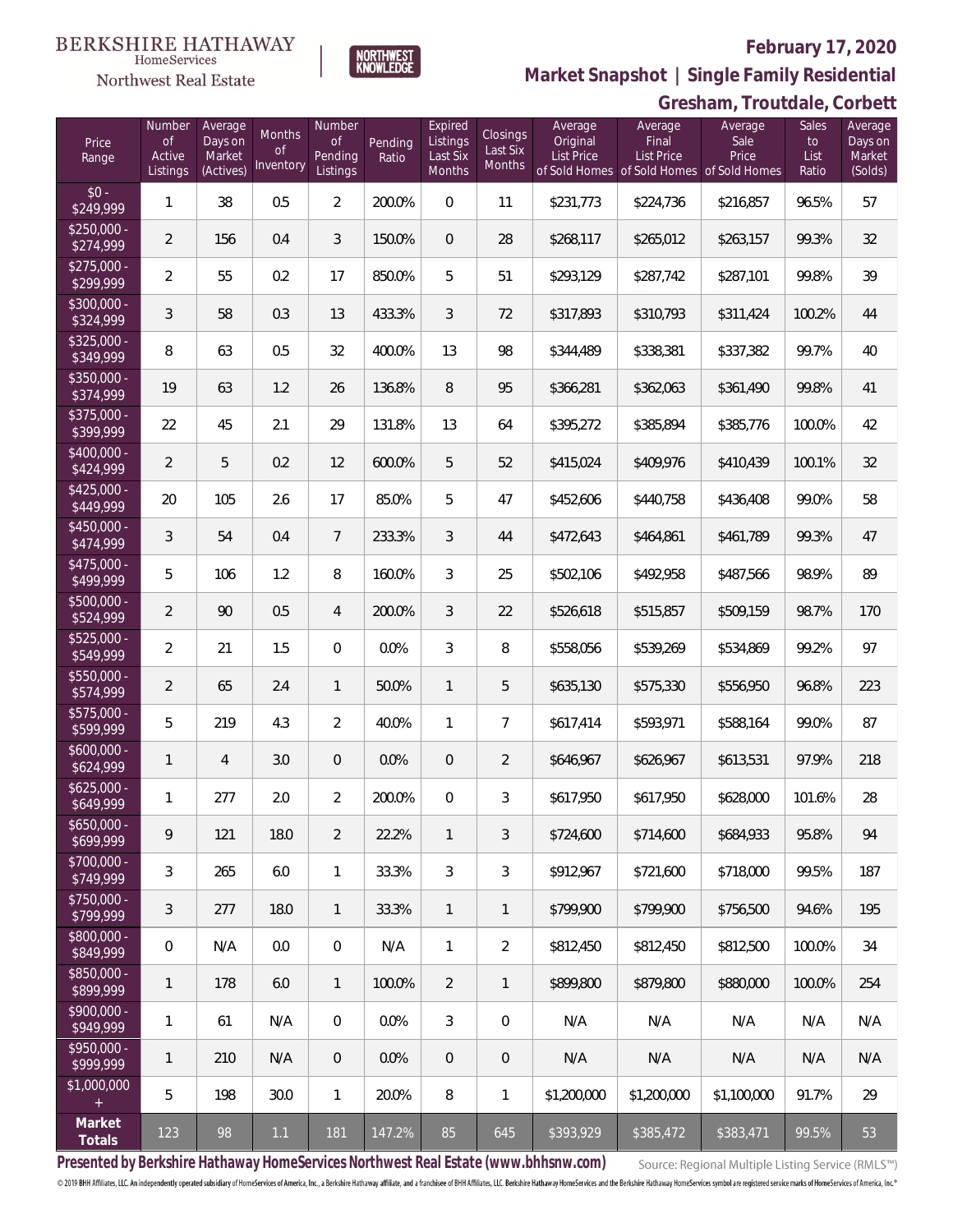



### **February 17, 2020**

**Market Snapshot | Single Family Residential**

**Sandy**

|                                   |                                           |                                           |                                         |                                            |                  |                                           |                                              |                                          |                                                               |                                           |                                     | uu iy                                   |
|-----------------------------------|-------------------------------------------|-------------------------------------------|-----------------------------------------|--------------------------------------------|------------------|-------------------------------------------|----------------------------------------------|------------------------------------------|---------------------------------------------------------------|-------------------------------------------|-------------------------------------|-----------------------------------------|
| Price<br>Range                    | Number<br><b>of</b><br>Active<br>Listings | Average<br>Days on<br>Market<br>(Actives) | <b>Months</b><br><b>of</b><br>Inventory | Number<br><b>of</b><br>Pending<br>Listings | Pending<br>Ratio | Expired<br>Listings<br>Last Six<br>Months | <b>Closings</b><br>Last Six<br><b>Months</b> | Average<br>Original<br><b>List Price</b> | Average<br>Final<br>List Price<br>of Sold Homes of Sold Homes | Average<br>Sale<br>Price<br>of Sold Homes | <b>Sales</b><br>to<br>List<br>Ratio | Average<br>Days on<br>Market<br>(Solds) |
| $$0 -$<br>\$224,999               | $\mathbf 0$                               | N/A                                       | 0.0                                     | $\mathbf 0$                                | N/A              | $\overline{2}$                            | $\overline{2}$                               | \$212,450                                | \$212,450                                                     | \$195,500                                 | 92.0%                               | 94                                      |
| $$225,000 -$<br>\$249,999         | 1                                         | 3                                         | 1.2                                     | $\overline{0}$                             | 0.0%             | $\boldsymbol{0}$                          | 5                                            | \$248,950                                | \$238,760                                                     | \$239,060                                 | 100.1%                              | 72                                      |
| $$250,000 -$<br>\$274,999         | 1                                         | 17                                        | 0.9                                     | 3                                          | 300.0%           | $\overline{2}$                            | $\overline{7}$                               | \$264,657                                | \$257,529                                                     | \$259,857                                 | 100.9%                              | 88                                      |
| $$275,000 -$<br>\$299,999         | 1                                         | 146                                       | 0.6                                     | 6                                          | 600.0%           | $\mathfrak{Z}$                            | 10                                           | \$299,620                                | \$291,750                                                     | \$283,140                                 | 97.0%                               | 44                                      |
| $$300,000 -$<br>\$324,999         | $\mathbf 0$                               | N/A                                       | 0.0                                     | 3                                          | N/A              | $\overline{4}$                            | 33                                           | \$322,282                                | \$311,662                                                     | \$312,226                                 | 100.2%                              | 72                                      |
| $$325,000 -$<br>\$349,999         | $35\,$                                    | 84                                        | 5.5                                     | 4                                          | 11.4%            | 5                                         | 38                                           | \$340,084                                | \$333,438                                                     | \$335,028                                 | 100.5%                              | 31                                      |
| $$350,000 -$<br>\$374,999         | 16                                        | 78                                        | 8.0                                     | $\overline{7}$                             | 43.8%            | $\boldsymbol{0}$                          | 12                                           | \$367,462                                | \$362,712                                                     | \$359,312                                 | 99.1%                               | 40                                      |
| \$375,000 -<br>\$399,999          | 1                                         | 546                                       | 0.4                                     | $\overline{2}$                             | 200.0%           | $\overline{2}$                            | 14                                           | \$395,475                                | \$390,896                                                     | \$389,029                                 | 99.5%                               | 36                                      |
| $$400,000 -$<br>\$424,999         | 3                                         | 62                                        | 4.5                                     | $\overline{2}$                             | 66.7%            | $\mathbf{1}$                              | 4                                            | \$424,694                                | \$414,719                                                     | \$407,994                                 | 98.4%                               | 46                                      |
| $$425,000 -$<br>\$449,999         | $\overline{7}$                            | 80                                        | 3.5                                     | 9                                          | 128.6%           | $\mathbf 0$                               | 12                                           | \$442,186                                | \$436,761                                                     | \$439,171                                 | 100.6%                              | 39                                      |
| $$450,000 -$<br>$\sqrt{$474,999}$ | $\overline{2}$                            | 124                                       | 1.2                                     | 4                                          | 200.0%           | $\overline{2}$                            | 10                                           | \$462,959                                | \$460,459                                                     | \$464,349                                 | 100.8%                              | 52                                      |
| $$475,000 -$<br>\$499,999         | $\overline{2}$                            | 62                                        | 1.5                                     | 4                                          | 200.0%           | $\mathbf{1}$                              | 8                                            | \$529,294                                | \$494,288                                                     | \$486,112                                 | 98.3%                               | 58                                      |
| $$500,000 -$<br>\$524,999         | $\mathbf 0$                               | N/A                                       | 0.0                                     | $\overline{0}$                             | N/A              | $\boldsymbol{0}$                          | 5                                            | \$523,970                                | \$511,370                                                     | \$508,400                                 | 99.4%                               | 80                                      |
| $$525,000 -$<br>\$549,999         | 3                                         | 132                                       | 6.0                                     | 3                                          | 100.0%           | $\mathbf 0$                               | 3                                            | \$556,300                                | \$539,600                                                     | \$537,967                                 | 99.7%                               | 66                                      |
| $$550,000 -$<br>\$574,999         | $\mathbf 0$                               | N/A                                       | 0.0                                     | $\mathbf{1}$                               | N/A              | $\boldsymbol{0}$                          | 1                                            | \$599,999                                | \$599,999                                                     | \$565,000                                 | 94.2%                               | 36                                      |
| $$575,000 -$<br>\$599,999         | 1                                         | 22                                        | 2.0                                     | $\mathbf{1}$                               | 100.0%           | $\mathbf{1}$                              | 3                                            | \$677,967                                | \$588,267                                                     | \$587,000                                 | 99.8%                               | 70                                      |
| $$600,000 -$<br>\$624,999         | 1                                         | 2                                         | 2.0                                     | 0                                          | 0.0%             | $\overline{0}$                            | 3                                            | \$643,283                                | \$633,283                                                     | \$614,667                                 | 97.1%                               | 107                                     |
| $$625,000 -$<br>\$649,999         | 3                                         | 176                                       | 18.0                                    | $\mathbf 0$                                | 0.0%             | $\mathbf 0$                               | $\mathbf{1}$                                 | \$625,000                                | \$625,000                                                     | \$625,000                                 | 100.0%                              | 21                                      |
| $$650,000 -$<br>\$674,999         | $\mathbf 0$                               | N/A                                       | 0.0                                     | $\mathbf 0$                                | N/A              | $\mathbf 0$                               | 1                                            | \$699,800                                | \$659,900                                                     | \$650,000                                 | 98.5%                               | 84                                      |
| $$675,000 -$<br>\$699,999         | $\overline{2}$                            | 171                                       | 2.4                                     | $\mathbf 0$                                | 0.0%             | $\mathbf 0$                               | 5                                            | \$705,980                                | \$705,980                                                     | \$687,340                                 | 97.4%                               | 27                                      |
| $$700,000 -$<br>\$749,999         | 1                                         | 73                                        | N/A                                     | $\mathbf 0$                                | 0.0%             | $\overline{2}$                            | 0                                            | N/A                                      | N/A                                                           | N/A                                       | N/A                                 | N/A                                     |
| $$750,000 -$<br>\$799,999         | $\overline{2}$                            | 91                                        | 4.0                                     | $\mathbf 0$                                | 0.0%             | $\mathbf 0$                               | $\mathfrak{Z}$                               | \$858,000                                | \$806,333                                                     | \$773,333                                 | 95.9%                               | 125                                     |
| $$800,000 -$<br>\$899,999         | $\overline{2}$                            | 198                                       | N/A                                     | $\overline{0}$                             | 0.0%             | $\mathbf{1}$                              | 0                                            | N/A                                      | N/A                                                           | N/A                                       | N/A                                 | N/A                                     |
| $$900,000 -$<br>\$999,999         | 1                                         | 473                                       | 6.0                                     | $\mathbf 0$                                | 0.0%             | $\mathbf{1}$                              | $\mathbf{1}$                                 | \$929,900                                | \$929,900                                                     | \$912,500                                 | 98.1%                               | 24                                      |
| \$1,000,000<br>$\pm$              | 1                                         | 24                                        | 6.0                                     | $\mathbf 0$                                | 0.0%             | $\mathbf 0$                               | 1                                            | \$1,795,000                              | \$1,795,000                                                   | \$1,800,000                               | 100.3%                              | 9                                       |
| Market<br>Totals                  | 86                                        | 98                                        | 2.8                                     | 49                                         | 57.0%            | 27                                        | 182                                          | \$411,529                                | \$400,975                                                     | \$398,538                                 | 99.4%                               | 53                                      |

**Presented by Berkshire Hathaway HomeServices Northwest Real Estate (www.bhhsnw.com)**

Source: Regional Multiple Listing Service (RMLS™)